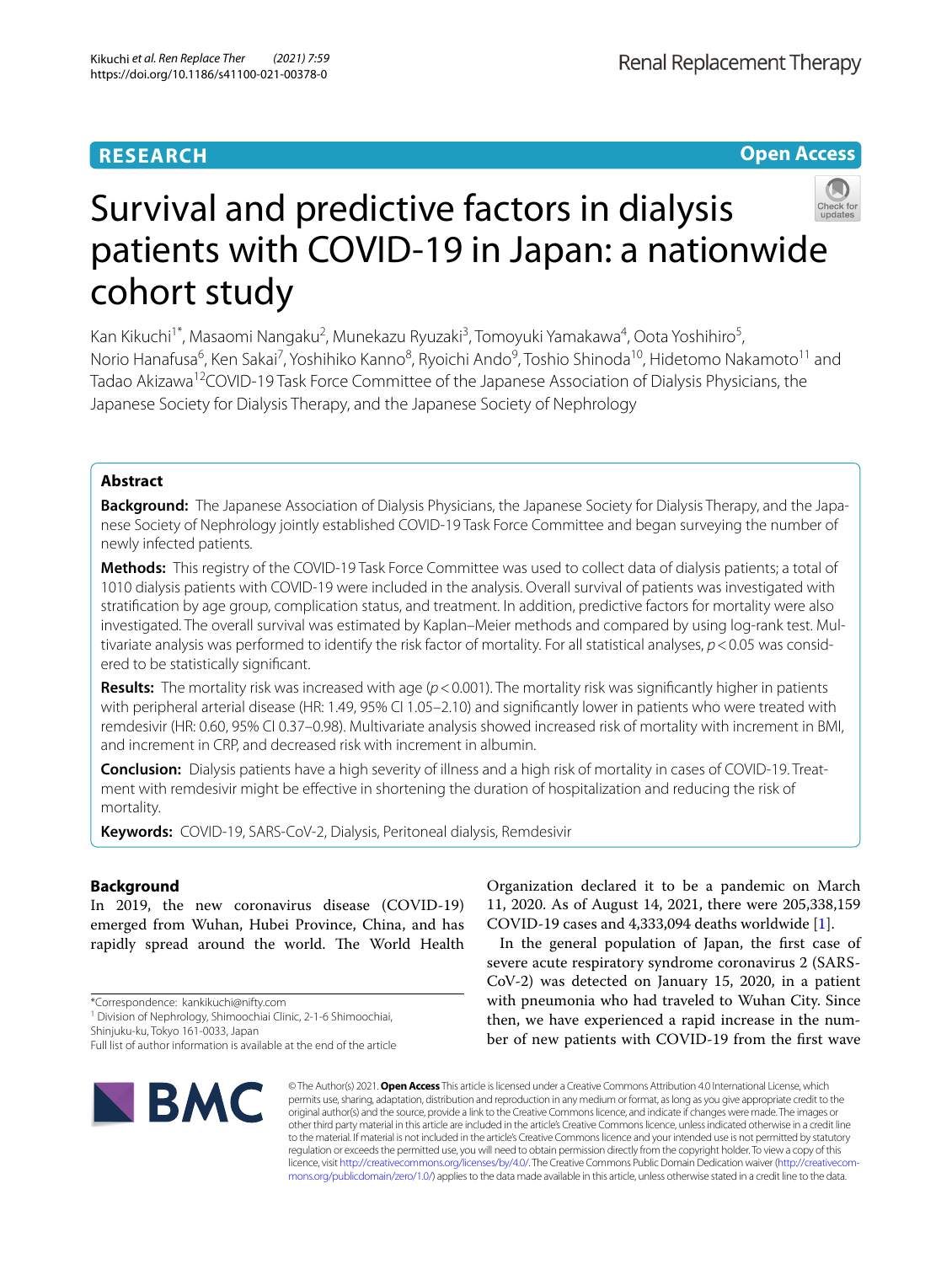to the ffth wave, with a total of 1,108,269 COVID-19 cases and 15,383 deaths reported as of August 14, 2021 [[2\]](#page-8-1). In the dialysis patients, on the other hand, the frst patient with COVID-19 was reported on March 1, 2020. Soon after that, the Japanese Association of Dialysis Physicians, the Japanese Society for Dialysis Therapy, and the Japanese Society of Nephrology jointly established COVID-19 Task Force Committee to survey the number of newly infected patients and create guidance on preventive measures for COVID-19 for raising awareness  $[3]$  $[3]$ . The fifth wave began in Japan in July 2021, and a rapid increase in the number of newly infected dialysis patients was observed, with a cumulative total of 2156 infected dialysis patients as of August 12, 2021 [\[4](#page-8-3)].

The COVID-19 Task Force Committee summarized the infection situation among dialysis patients in Japan in 2020 and reported that severity and mortality rate were higher in the dialysis patients compared to that in the general population [[3\]](#page-8-2). In this manuscript, we report the results of the risk factors of mortality and the efect of treatment in Japanese dialysis patients with COVID-19 up to the end of the fourth wave.

#### **Methods**

# **Subjects and data**

Surveillance of new cases of COVID-19 in dialysis facilities in Japan was initiated by the COVID-19 Task Force Committee of the Japanese Association of Dialysis Physicians, the Japanese Society for Dialysis Therapy, and the Japanese Society of Nephrology on April 8, 2020 [\[3](#page-8-2)]. This registry was used to collect data of dialysis patients; data of a total of 1,948 dialysis patients with COVID-19 who were registered by June 19, 2021, were extracted. Among those, data of 897 patients (893 patients whose outcome was unknown and 4 patients whose age was unknown) were excluded, and a total of 1010 patients were included in this analysis.

Patient background data (age, gender, primary disease, duration of dialysis, complications, oxygenation, treatment for COVID-19) were collected; however, smoking status data were not collected. Blood test data at the time of diagnosis or hospitalization [albumin, blood urea nitrogen, creatinine, C-reactive protein (CRP), white blood cell count, hemoglobin, and platelet count] were available in patients who registered after March 16, 2021; these data were collected from a total of 311 patients whose blood test data were available. Treatment policy by the Ministry of Health, Labour and Welfare in Japan was implemented in which dialysis patients diagnosed with COVID-19 are treated with hospitalization [\[3](#page-8-2)].

Overall survival of patients was investigated with stratifcation by age group, complication status, and treatment. In terms of treatment for COVID-19, the efficacy of remdesivir was investigated among matched patients by using propensity score for age and oxygenation [with or without oxygen supplementation, ventilator, or extracorporeal membrane oxygenation (ECMO)] at the ratio of 1:3 for the patient group treated with remdesivir and the patient group not treated with remdesivir. The duration of hospitalization was also compared between the patient group treated with remdesivir and the patient group not treated with remdesivir. In terms of dialysis, overall survival was compared between patients who underwent peritoneal dialysis and those who underwent hemodialysis matched using the propensity score for age and oxygenation (with or without oxygen supplementation, ventilator, or ECMO) at the ratio of 1:3.

#### **Statistical analysis**

Categorical data were analyzed using Fisher's exact test, and continuous data were analyzed using Welch's *t* test or Mann–Whitney's U-test. For survival analysis, the survival probability was estimated by Kaplan–Meier methods and compared using log-rank test. The multiplicity was adjusted by Bonferroni method. Hazard ratios and associated 95% confdence intervals were assessed by Cox regression hazard model.

The univariate and multivariate analyses were performed to identify the risk factor of mortality, with incidence of COVID-19 in facilities (less than 5 or more than 5), age (<60, 60 s, or  $\geq$  70), gender, primary disease (chronic glomerulonephritis, diabetes mellitus, nephrosclerosis, or others), duration of dialysis  $(1$  year, 1 to <5 years, 5 to < 10 years, 10 to < 15 years, or≥15 years), complications (diabetes mellitus, hypertension, cardiovascular disease, peripheral arterial disease, or malignancy), oxygenation (with or without oxygen supplementation, ventilator, or ECMO), treatment for COVID-19 (with or without remdesivir or dexamethasone) as independent variables. The univariate and multivariate analyses were performed to identify the risk factors of mortality also in those who had blood test data at the time of diagnosis or hospitalization, with age  $\left( < 60, \right)$ 60 s, or  $\geq$  70), gender, primary disease (chronic glomerulonephritis, diabetes mellitus, nephrosclerosis, or others), duration of dialysis (<1 year, 1 to <5 years, 5 to <10 years, 10 to < 15 years, or  $\geq$  15 years), BMI, albumin, blood urea nitrogen, creatinine, CRP, white blood cell count, hemoglobin, and platelet count as independent variables.

All analyses were performed using SPSS Statistics version 21 (IBM SPSS Statistics for Windows, IBM, Armonk, NY), and  $p < 0.05$  was considered to be statistically significant. This study was approved by the Ethics Committee of the Japanese Society for Dialysis Therapy (authorization number: 1–8), and all procedures adhered to the Declaration of Helsinki.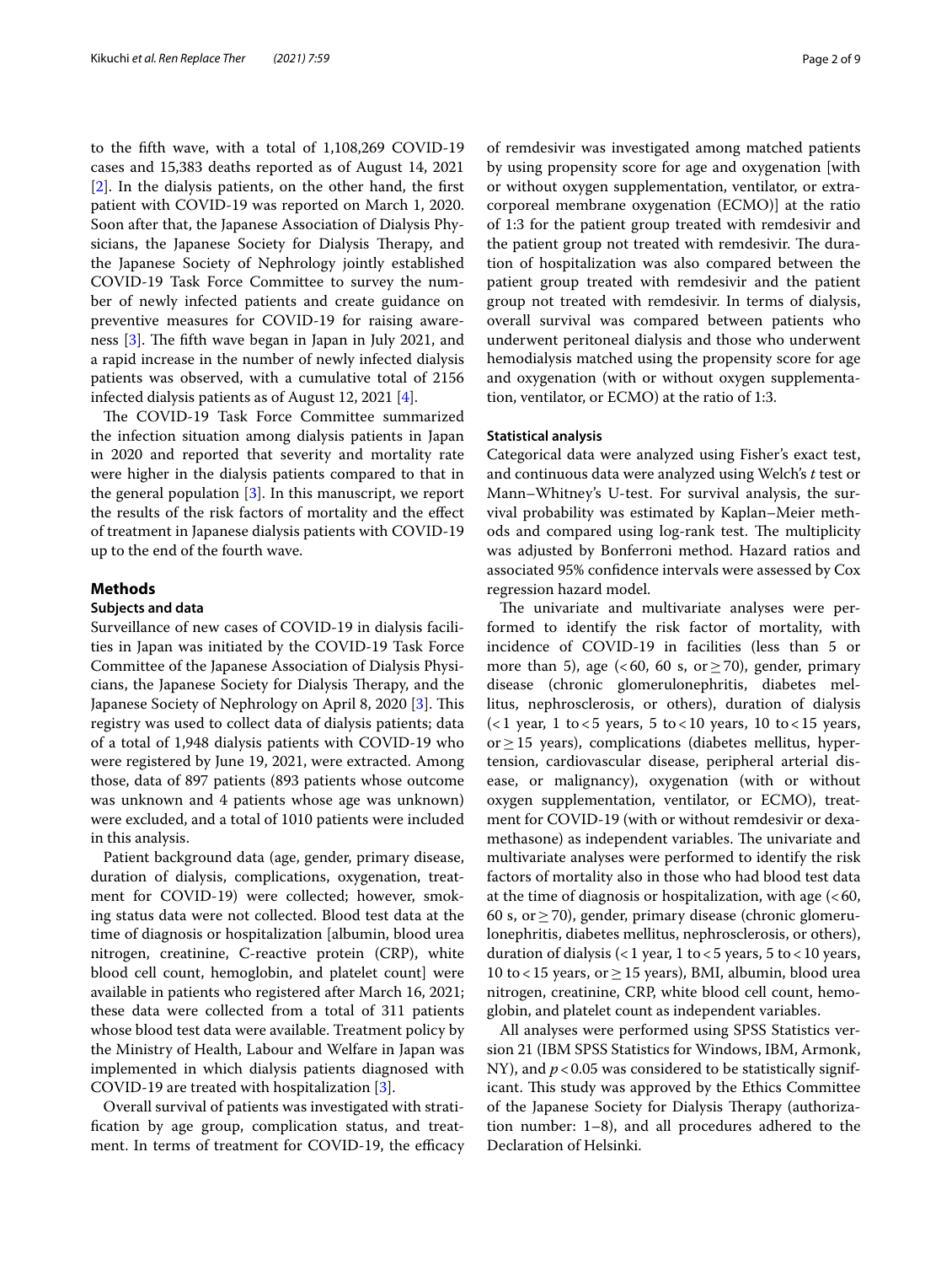## **Results**

# **Comparison of patient background between patient groups who recovered and who died**

The patient background and blood test data of patient groups of those who were recovered and those who died are shown in Tables [1](#page-2-0) and [2](#page-3-0), respectively. Among 1010 patients included in this analysis, 699 patients (69.2%) recovered and 311 patients (30.8%) died. The age was higher and duration of dialysis was longer in the patient group who died; however, there was no diference in gender or primary disease for induction of dialysis between groups. In terms of complications, the proportions of patients with cardiovascular disease and peripheral arterial disease were higher in the patient group who died. Moreover, the proportion of patients who had oxygenation, or treated with dexamethasone was higher in the patient group who died. Among 311 patients whose blood test data were available, body mass index (BMI), creatinine, and albumin were lower and CRP was higher in the patient group who died.

# **Survival of patients stratifed by age group, complication status, and treatment for COVID‑19**

Comparison of overall survival of patients stratifed by age group (<60, 60 s, or  $\geq$  70) showed that the mortality risk was increased with age  $(p < 0.001)$  $(p < 0.001)$  $(p < 0.001)$  (Fig. 1). According to the univariate analysis, the mortality risk was signifcantly higher in the patient group with age 60 s [hazard ratio (HR): 2.02, 95% confdent interval (CI) 1.27–3.23)] and in the patient group with age  $\geq$  70 (HR: 3.13, 95% CI 3.13–6.77) when comparing to the patient group with age<60. According to the multivariate analysis, the mortality risk was signifcantly higher in the patient group with age≥70 (HR: 4.92, 95% CI 3.10–7.80) but not in the patient group with age 60 s (HR: 1.58, 95% CI 0.90– 2.77) when comparing to the patient group with  $age < 60$ (Table [3](#page-4-0)).

The multivariate analysis also showed significant increase in mortality with prolonging duration of dialysis; however, there was no diference in gender or primary disease. The mortality risk was significantly higher in patients with peripheral arterial disease (HR: 1.49, 95% CI 1.05–2.10) in terms of complication and was signifcantly lower in patients who were treated with remdesivir (HR: 0.60, 95% CI 0.37–0.98) in terms of treatment for COVID-19 (Table [3](#page-4-0)).

# **Efficacy of remdesivir**

A total of 392 patients were analyzed (98 patients who were treated with remdesivir and matched 294 patients who were not treated with remdesivir); the background

# <span id="page-2-0"></span>**Table 1** Background of patients

| $\%$<br>%<br>n<br>n<br><60<br>250<br>35.8<br>29<br>9.3<br>< 0.001<br>164<br>45<br>60s<br>23.5<br>14.5<br>$\geq 70$<br>285<br>40.8<br>237<br>76.2<br>Male<br>497<br>71.3<br>212<br>68.4<br>0.37<br>Female<br>200<br>28.7<br>98<br>31.6<br>Primary disease<br>Chronic glomerulonephritis<br>123<br>19.4<br>37<br>13.8<br>0.211<br>Diabetes mellitus<br>147<br>54.6<br>328<br>51.8<br>Nephrosclerosis<br>87<br>13.7<br>43<br>16.0<br>Others<br>95<br>42<br>15.6<br>15.0<br>Duration of dialysis<br>95<br>13.9<br>21<br>7.5<br>0.015<br><1 year<br>257<br>1 to $<$ 5 years<br>37.6<br>94<br>33.7<br>164<br>24.0<br>5 to $<$ 10 years<br>78<br>28.0<br>10 to $<$ 15 years<br>83<br>45<br>12.1<br>16.1<br>85<br>12.4<br>41<br>14.7<br>$\geq$ 15 years<br>Hypertension<br>No<br>383<br>56.2<br>57.0<br>158<br>0.83<br>Yes<br>299<br>43.8<br>119<br>43.0<br>Diabetes mellitus<br>No<br>335<br>48.4<br>120<br>42.7<br>0.119<br>Yes<br>357<br>51.6<br>161<br>57.3<br>Cardiovascular disease<br>No<br>420<br>62.5<br>131<br>48.9<br>< 0.001<br>Yes<br>252<br>37.5<br>137<br>51.1<br>Chronic respiratory disease<br>No<br>625<br>92.5<br>243<br>89.3<br>0.122<br>Yes<br>51<br>7.5<br>29<br>10.7<br>Peripheral arterial disease<br>No<br>585<br>87.3<br>198<br>74.7<br>< 0.001<br>Yes<br>85<br>12.7<br>67<br>25.3<br>Malignancy<br>86.8<br>226<br>84.0<br>586<br>0.298<br>No<br>Yes<br>89<br>13.2<br>43<br>16.0<br>Number of complications<br>0<br>114<br>16.5<br>29<br>10.2<br>0.008<br>1<br>218<br>31.5<br>80<br>28.2<br>$\geq$ 2<br>361<br>52.1<br>175<br>61.6<br>No<br>302<br>29<br>44.8<br>10.5<br>< 0.001<br>Yes<br>47.5<br>320<br>174<br>63.0<br>Ventilator or ECMO<br>52<br>7.7<br>73<br>26.4<br>No<br>591<br>89.0<br>235<br>90.0<br>0.723<br>Yes<br>73<br>11.0<br>26<br>10.0 |              | Died<br>Recovered |  | $p$ value <sup>a</sup> |  |
|--------------------------------------------------------------------------------------------------------------------------------------------------------------------------------------------------------------------------------------------------------------------------------------------------------------------------------------------------------------------------------------------------------------------------------------------------------------------------------------------------------------------------------------------------------------------------------------------------------------------------------------------------------------------------------------------------------------------------------------------------------------------------------------------------------------------------------------------------------------------------------------------------------------------------------------------------------------------------------------------------------------------------------------------------------------------------------------------------------------------------------------------------------------------------------------------------------------------------------------------------------------------------------------------------------------------------------------------------------------------------------------------------------------------------------------------------------------------------------------------------------------------------------------------------------------------------------------------------------------------------------------------------------------------------------------------------------------------------------------------------------------------------|--------------|-------------------|--|------------------------|--|
|                                                                                                                                                                                                                                                                                                                                                                                                                                                                                                                                                                                                                                                                                                                                                                                                                                                                                                                                                                                                                                                                                                                                                                                                                                                                                                                                                                                                                                                                                                                                                                                                                                                                                                                                                                          |              |                   |  |                        |  |
|                                                                                                                                                                                                                                                                                                                                                                                                                                                                                                                                                                                                                                                                                                                                                                                                                                                                                                                                                                                                                                                                                                                                                                                                                                                                                                                                                                                                                                                                                                                                                                                                                                                                                                                                                                          | Age          |                   |  |                        |  |
|                                                                                                                                                                                                                                                                                                                                                                                                                                                                                                                                                                                                                                                                                                                                                                                                                                                                                                                                                                                                                                                                                                                                                                                                                                                                                                                                                                                                                                                                                                                                                                                                                                                                                                                                                                          |              |                   |  |                        |  |
|                                                                                                                                                                                                                                                                                                                                                                                                                                                                                                                                                                                                                                                                                                                                                                                                                                                                                                                                                                                                                                                                                                                                                                                                                                                                                                                                                                                                                                                                                                                                                                                                                                                                                                                                                                          |              |                   |  |                        |  |
|                                                                                                                                                                                                                                                                                                                                                                                                                                                                                                                                                                                                                                                                                                                                                                                                                                                                                                                                                                                                                                                                                                                                                                                                                                                                                                                                                                                                                                                                                                                                                                                                                                                                                                                                                                          |              |                   |  |                        |  |
|                                                                                                                                                                                                                                                                                                                                                                                                                                                                                                                                                                                                                                                                                                                                                                                                                                                                                                                                                                                                                                                                                                                                                                                                                                                                                                                                                                                                                                                                                                                                                                                                                                                                                                                                                                          | Gender       |                   |  |                        |  |
|                                                                                                                                                                                                                                                                                                                                                                                                                                                                                                                                                                                                                                                                                                                                                                                                                                                                                                                                                                                                                                                                                                                                                                                                                                                                                                                                                                                                                                                                                                                                                                                                                                                                                                                                                                          |              |                   |  |                        |  |
|                                                                                                                                                                                                                                                                                                                                                                                                                                                                                                                                                                                                                                                                                                                                                                                                                                                                                                                                                                                                                                                                                                                                                                                                                                                                                                                                                                                                                                                                                                                                                                                                                                                                                                                                                                          |              |                   |  |                        |  |
|                                                                                                                                                                                                                                                                                                                                                                                                                                                                                                                                                                                                                                                                                                                                                                                                                                                                                                                                                                                                                                                                                                                                                                                                                                                                                                                                                                                                                                                                                                                                                                                                                                                                                                                                                                          |              |                   |  |                        |  |
|                                                                                                                                                                                                                                                                                                                                                                                                                                                                                                                                                                                                                                                                                                                                                                                                                                                                                                                                                                                                                                                                                                                                                                                                                                                                                                                                                                                                                                                                                                                                                                                                                                                                                                                                                                          |              |                   |  |                        |  |
|                                                                                                                                                                                                                                                                                                                                                                                                                                                                                                                                                                                                                                                                                                                                                                                                                                                                                                                                                                                                                                                                                                                                                                                                                                                                                                                                                                                                                                                                                                                                                                                                                                                                                                                                                                          |              |                   |  |                        |  |
|                                                                                                                                                                                                                                                                                                                                                                                                                                                                                                                                                                                                                                                                                                                                                                                                                                                                                                                                                                                                                                                                                                                                                                                                                                                                                                                                                                                                                                                                                                                                                                                                                                                                                                                                                                          |              |                   |  |                        |  |
|                                                                                                                                                                                                                                                                                                                                                                                                                                                                                                                                                                                                                                                                                                                                                                                                                                                                                                                                                                                                                                                                                                                                                                                                                                                                                                                                                                                                                                                                                                                                                                                                                                                                                                                                                                          |              |                   |  |                        |  |
|                                                                                                                                                                                                                                                                                                                                                                                                                                                                                                                                                                                                                                                                                                                                                                                                                                                                                                                                                                                                                                                                                                                                                                                                                                                                                                                                                                                                                                                                                                                                                                                                                                                                                                                                                                          |              |                   |  |                        |  |
|                                                                                                                                                                                                                                                                                                                                                                                                                                                                                                                                                                                                                                                                                                                                                                                                                                                                                                                                                                                                                                                                                                                                                                                                                                                                                                                                                                                                                                                                                                                                                                                                                                                                                                                                                                          |              |                   |  |                        |  |
|                                                                                                                                                                                                                                                                                                                                                                                                                                                                                                                                                                                                                                                                                                                                                                                                                                                                                                                                                                                                                                                                                                                                                                                                                                                                                                                                                                                                                                                                                                                                                                                                                                                                                                                                                                          |              |                   |  |                        |  |
|                                                                                                                                                                                                                                                                                                                                                                                                                                                                                                                                                                                                                                                                                                                                                                                                                                                                                                                                                                                                                                                                                                                                                                                                                                                                                                                                                                                                                                                                                                                                                                                                                                                                                                                                                                          |              |                   |  |                        |  |
|                                                                                                                                                                                                                                                                                                                                                                                                                                                                                                                                                                                                                                                                                                                                                                                                                                                                                                                                                                                                                                                                                                                                                                                                                                                                                                                                                                                                                                                                                                                                                                                                                                                                                                                                                                          |              |                   |  |                        |  |
|                                                                                                                                                                                                                                                                                                                                                                                                                                                                                                                                                                                                                                                                                                                                                                                                                                                                                                                                                                                                                                                                                                                                                                                                                                                                                                                                                                                                                                                                                                                                                                                                                                                                                                                                                                          |              |                   |  |                        |  |
|                                                                                                                                                                                                                                                                                                                                                                                                                                                                                                                                                                                                                                                                                                                                                                                                                                                                                                                                                                                                                                                                                                                                                                                                                                                                                                                                                                                                                                                                                                                                                                                                                                                                                                                                                                          | Complication |                   |  |                        |  |
|                                                                                                                                                                                                                                                                                                                                                                                                                                                                                                                                                                                                                                                                                                                                                                                                                                                                                                                                                                                                                                                                                                                                                                                                                                                                                                                                                                                                                                                                                                                                                                                                                                                                                                                                                                          |              |                   |  |                        |  |
|                                                                                                                                                                                                                                                                                                                                                                                                                                                                                                                                                                                                                                                                                                                                                                                                                                                                                                                                                                                                                                                                                                                                                                                                                                                                                                                                                                                                                                                                                                                                                                                                                                                                                                                                                                          |              |                   |  |                        |  |
|                                                                                                                                                                                                                                                                                                                                                                                                                                                                                                                                                                                                                                                                                                                                                                                                                                                                                                                                                                                                                                                                                                                                                                                                                                                                                                                                                                                                                                                                                                                                                                                                                                                                                                                                                                          |              |                   |  |                        |  |
|                                                                                                                                                                                                                                                                                                                                                                                                                                                                                                                                                                                                                                                                                                                                                                                                                                                                                                                                                                                                                                                                                                                                                                                                                                                                                                                                                                                                                                                                                                                                                                                                                                                                                                                                                                          |              |                   |  |                        |  |
|                                                                                                                                                                                                                                                                                                                                                                                                                                                                                                                                                                                                                                                                                                                                                                                                                                                                                                                                                                                                                                                                                                                                                                                                                                                                                                                                                                                                                                                                                                                                                                                                                                                                                                                                                                          |              |                   |  |                        |  |
|                                                                                                                                                                                                                                                                                                                                                                                                                                                                                                                                                                                                                                                                                                                                                                                                                                                                                                                                                                                                                                                                                                                                                                                                                                                                                                                                                                                                                                                                                                                                                                                                                                                                                                                                                                          |              |                   |  |                        |  |
|                                                                                                                                                                                                                                                                                                                                                                                                                                                                                                                                                                                                                                                                                                                                                                                                                                                                                                                                                                                                                                                                                                                                                                                                                                                                                                                                                                                                                                                                                                                                                                                                                                                                                                                                                                          |              |                   |  |                        |  |
|                                                                                                                                                                                                                                                                                                                                                                                                                                                                                                                                                                                                                                                                                                                                                                                                                                                                                                                                                                                                                                                                                                                                                                                                                                                                                                                                                                                                                                                                                                                                                                                                                                                                                                                                                                          |              |                   |  |                        |  |
|                                                                                                                                                                                                                                                                                                                                                                                                                                                                                                                                                                                                                                                                                                                                                                                                                                                                                                                                                                                                                                                                                                                                                                                                                                                                                                                                                                                                                                                                                                                                                                                                                                                                                                                                                                          |              |                   |  |                        |  |
|                                                                                                                                                                                                                                                                                                                                                                                                                                                                                                                                                                                                                                                                                                                                                                                                                                                                                                                                                                                                                                                                                                                                                                                                                                                                                                                                                                                                                                                                                                                                                                                                                                                                                                                                                                          |              |                   |  |                        |  |
|                                                                                                                                                                                                                                                                                                                                                                                                                                                                                                                                                                                                                                                                                                                                                                                                                                                                                                                                                                                                                                                                                                                                                                                                                                                                                                                                                                                                                                                                                                                                                                                                                                                                                                                                                                          |              |                   |  |                        |  |
|                                                                                                                                                                                                                                                                                                                                                                                                                                                                                                                                                                                                                                                                                                                                                                                                                                                                                                                                                                                                                                                                                                                                                                                                                                                                                                                                                                                                                                                                                                                                                                                                                                                                                                                                                                          |              |                   |  |                        |  |
|                                                                                                                                                                                                                                                                                                                                                                                                                                                                                                                                                                                                                                                                                                                                                                                                                                                                                                                                                                                                                                                                                                                                                                                                                                                                                                                                                                                                                                                                                                                                                                                                                                                                                                                                                                          |              |                   |  |                        |  |
|                                                                                                                                                                                                                                                                                                                                                                                                                                                                                                                                                                                                                                                                                                                                                                                                                                                                                                                                                                                                                                                                                                                                                                                                                                                                                                                                                                                                                                                                                                                                                                                                                                                                                                                                                                          |              |                   |  |                        |  |
|                                                                                                                                                                                                                                                                                                                                                                                                                                                                                                                                                                                                                                                                                                                                                                                                                                                                                                                                                                                                                                                                                                                                                                                                                                                                                                                                                                                                                                                                                                                                                                                                                                                                                                                                                                          |              |                   |  |                        |  |
|                                                                                                                                                                                                                                                                                                                                                                                                                                                                                                                                                                                                                                                                                                                                                                                                                                                                                                                                                                                                                                                                                                                                                                                                                                                                                                                                                                                                                                                                                                                                                                                                                                                                                                                                                                          |              |                   |  |                        |  |
|                                                                                                                                                                                                                                                                                                                                                                                                                                                                                                                                                                                                                                                                                                                                                                                                                                                                                                                                                                                                                                                                                                                                                                                                                                                                                                                                                                                                                                                                                                                                                                                                                                                                                                                                                                          |              |                   |  |                        |  |
|                                                                                                                                                                                                                                                                                                                                                                                                                                                                                                                                                                                                                                                                                                                                                                                                                                                                                                                                                                                                                                                                                                                                                                                                                                                                                                                                                                                                                                                                                                                                                                                                                                                                                                                                                                          |              |                   |  |                        |  |
|                                                                                                                                                                                                                                                                                                                                                                                                                                                                                                                                                                                                                                                                                                                                                                                                                                                                                                                                                                                                                                                                                                                                                                                                                                                                                                                                                                                                                                                                                                                                                                                                                                                                                                                                                                          |              |                   |  |                        |  |
|                                                                                                                                                                                                                                                                                                                                                                                                                                                                                                                                                                                                                                                                                                                                                                                                                                                                                                                                                                                                                                                                                                                                                                                                                                                                                                                                                                                                                                                                                                                                                                                                                                                                                                                                                                          |              |                   |  |                        |  |
|                                                                                                                                                                                                                                                                                                                                                                                                                                                                                                                                                                                                                                                                                                                                                                                                                                                                                                                                                                                                                                                                                                                                                                                                                                                                                                                                                                                                                                                                                                                                                                                                                                                                                                                                                                          |              |                   |  |                        |  |
|                                                                                                                                                                                                                                                                                                                                                                                                                                                                                                                                                                                                                                                                                                                                                                                                                                                                                                                                                                                                                                                                                                                                                                                                                                                                                                                                                                                                                                                                                                                                                                                                                                                                                                                                                                          |              |                   |  |                        |  |
|                                                                                                                                                                                                                                                                                                                                                                                                                                                                                                                                                                                                                                                                                                                                                                                                                                                                                                                                                                                                                                                                                                                                                                                                                                                                                                                                                                                                                                                                                                                                                                                                                                                                                                                                                                          | Oxygenation  |                   |  |                        |  |
|                                                                                                                                                                                                                                                                                                                                                                                                                                                                                                                                                                                                                                                                                                                                                                                                                                                                                                                                                                                                                                                                                                                                                                                                                                                                                                                                                                                                                                                                                                                                                                                                                                                                                                                                                                          |              |                   |  |                        |  |
|                                                                                                                                                                                                                                                                                                                                                                                                                                                                                                                                                                                                                                                                                                                                                                                                                                                                                                                                                                                                                                                                                                                                                                                                                                                                                                                                                                                                                                                                                                                                                                                                                                                                                                                                                                          |              |                   |  |                        |  |
|                                                                                                                                                                                                                                                                                                                                                                                                                                                                                                                                                                                                                                                                                                                                                                                                                                                                                                                                                                                                                                                                                                                                                                                                                                                                                                                                                                                                                                                                                                                                                                                                                                                                                                                                                                          |              |                   |  |                        |  |
|                                                                                                                                                                                                                                                                                                                                                                                                                                                                                                                                                                                                                                                                                                                                                                                                                                                                                                                                                                                                                                                                                                                                                                                                                                                                                                                                                                                                                                                                                                                                                                                                                                                                                                                                                                          | Remdesivir   |                   |  |                        |  |
|                                                                                                                                                                                                                                                                                                                                                                                                                                                                                                                                                                                                                                                                                                                                                                                                                                                                                                                                                                                                                                                                                                                                                                                                                                                                                                                                                                                                                                                                                                                                                                                                                                                                                                                                                                          |              |                   |  |                        |  |
|                                                                                                                                                                                                                                                                                                                                                                                                                                                                                                                                                                                                                                                                                                                                                                                                                                                                                                                                                                                                                                                                                                                                                                                                                                                                                                                                                                                                                                                                                                                                                                                                                                                                                                                                                                          |              |                   |  |                        |  |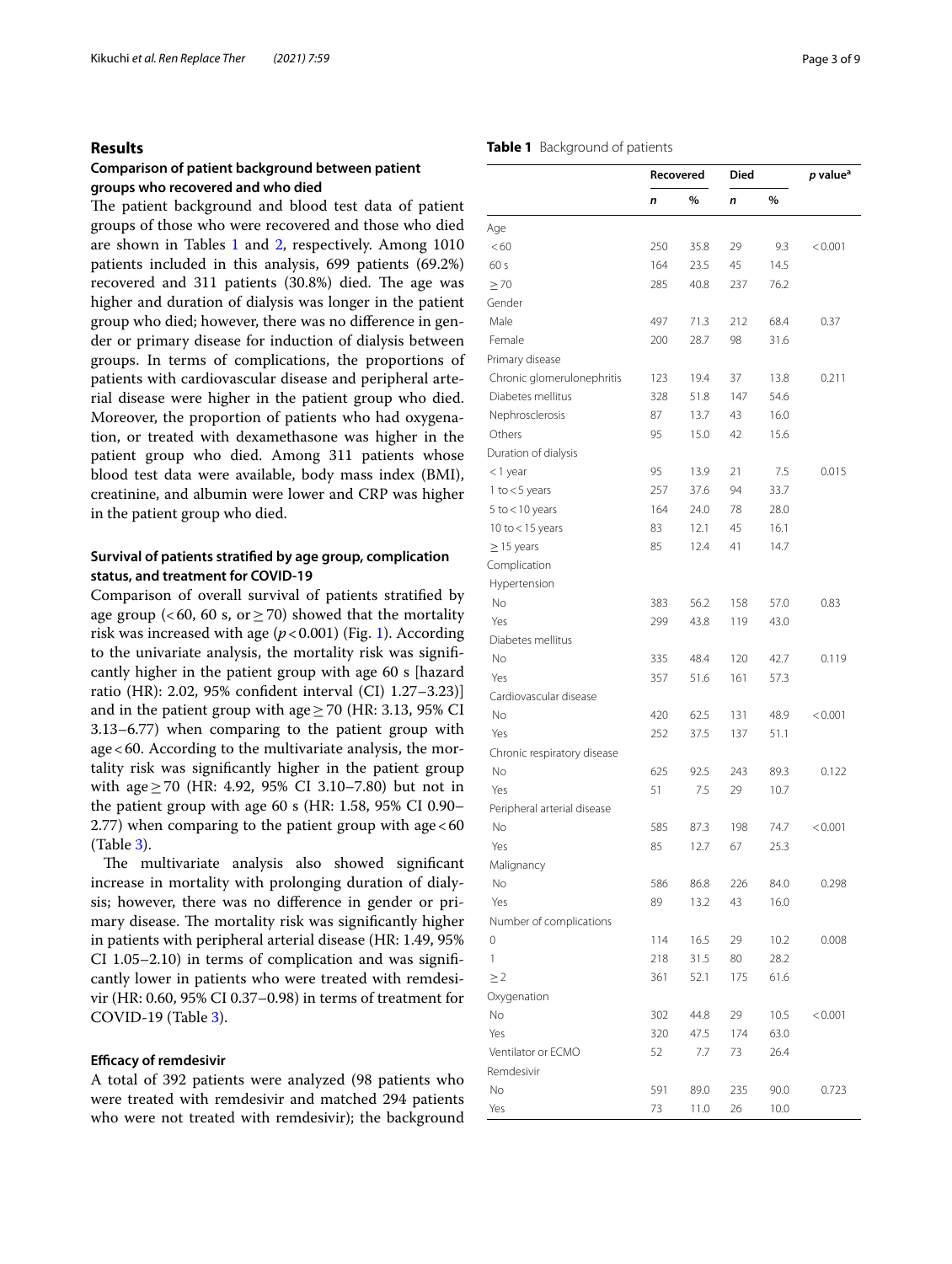#### **Table 1** (continued)

|               | Recovered |          | Died |      | p value <sup>a</sup> |
|---------------|-----------|----------|------|------|----------------------|
|               | n         | $\%$     | n    | $\%$ |                      |
| Dexamethasone |           |          |      |      |                      |
| <b>No</b>     | 374       | 56.2 107 |      | 40.5 | < 0.001              |
| Yes           | 291       | 438      | 157  | 595  |                      |

*ECMO* extracorporeal membrane oxygenation

<sup>a</sup> Fisher's exact test

# <span id="page-3-0"></span>**Table 2** BMI and blood test data of patients

|                    | Recovered        | <b>Died</b>      | p value              |
|--------------------|------------------|------------------|----------------------|
| BMI ( $kg/m2$ )    |                  |                  |                      |
| n                  | 197              | 100              | 0.01 <sup>a</sup>    |
| $Mean \pm SD$      | $23.5 \pm 5.3$   | $22.0 \pm 4.6$   |                      |
| Alb (q/dL)         |                  |                  |                      |
| n                  | 204              | 65               | < 0.001 <sup>a</sup> |
| $Mean \pm SD$      | $3.3 \pm 0.6$    | $2.9 \pm 0.6$    |                      |
| BUN (mg/dL)        |                  |                  |                      |
| n                  | 208              | 94               | 0.018 <sup>a</sup>   |
| Mean $\pm$ SD      | $56.4 \pm 19.7$  | $64.2 \pm 28.8$  |                      |
| Cr (mg/dL)         |                  |                  |                      |
| n                  | 208              | 94               | 0.004 <sup>a</sup>   |
| $Mean \pm SD$      | $10.1 \pm 4.1$   | $8.8 \pm 3.5$    |                      |
| CRP (mg/dL)        |                  |                  |                      |
| n                  | 202              | 92               | $< 0.001^{\rm b}$    |
| Mean (IQR)         | $2.0(0.6-6.2)$   | $7.1(3.0-12.8)$  |                      |
| $WBC$ (/ $\mu L$ ) |                  |                  |                      |
| $\sqrt{n}$         | 213              | 97               | 0.001 <sup>b</sup>   |
| Mean (IQR)         | 5150 (4000-6600) | 6600 (4100-8920) |                      |
| $Hb$ (g/dL)        |                  |                  |                      |
| n                  | 214              | 96               | $0.775^{\text{a}}$   |
| Mean (IQR)         | $11.2 \pm 2.7$   | $11.1 \pm 1.5$   |                      |
| PLT (TJ/µL)        |                  |                  |                      |
| n                  | 214              | 97               | 0.018 <sup>b</sup>   |
| Mean (IQR)         | $19.3 \pm 26.6$  | $21.2 \pm 38.1$  |                      |

*BMI* body mass index, *Alb* albumin, *BUN* urea nitrogen, *Cr* creatinine, *CRP* C-reactive protein, *WBC* white blood cell count, *Hb* hemoglobin, *PLT* platelet count, *SD* standard deviation, *IQR* interquartile range

a Welch's *t* test

<sup>b</sup> Mann–Whitney's U-test

of those patients is shown in Table [4.](#page-5-0) The overall survival was signifcantly prolonged in the patient group who were treated with remdesivir than in the patient group who were not treated with remdesivir (HR: 0.45, 95% CI 0.26–0.80, *p*=0.004) (Fig. [2\)](#page-5-1). Moreover, the duration of hospitalization (mean $\pm$ standard deviation) was  $20.9 \pm 13.2$  days in the patient group who were treated with remdesivir, which was signifcantly shorter than  $16.2 \pm 8.1$  days in the patient group who were not treated



<span id="page-3-1"></span>with remdesivir (Diference: 4.7 days, 95% CI 2.2–7.4,  $p < 0.001$ ).

#### **Predictive factors for mortality**

A total of 311 patients whose blood test data were available were analyzed. Among those patients, BMI was lower in the patient group who died. Multivariate analysis showed that the risk of mortality was increased with every 1 increment in BMI (HR: 1.10, 95% CI 1.01– 1.19). The risk of mortality was also increased with every 1 increment in CRP (HR 1.26, 95% CI 1.01–1.56). On the other hand, the risk of mortality was decreased with every 1 increment in albumin (HR 0.48, 95% CI 0.24–0.97) (Table [5\)](#page-6-0).

# **Overall survival in patients who underwent peritoneal dialysis or hemodialysis**

A total of 100 patients (25 patients in the patient group who underwent peritoneal dialysis and 75 patients in the patient group who underwent hemodialysis) were analyzed; the patients background is shown in Table [6](#page-6-1). Four deaths (20.0%) were reported in the patient group who underwent peritoneal dialysis, while 16 deaths (21.3%) were reported in the patient group who underwent hemodialysis. The overall survival was not signifcantly diferent between the patient groups who underwent peritoneal dialysis and those who underwent hemodialysis ( $p=0.3$ ) (Fig. [3](#page-7-0)). The overall survival was not signifcantly diferent in the patient group who underwent peritoneal dialysis compared to that in the patient group who underwent hemodialysis (HR: 0.61, 95% CI 0.23-1.63). The duration of hospitalization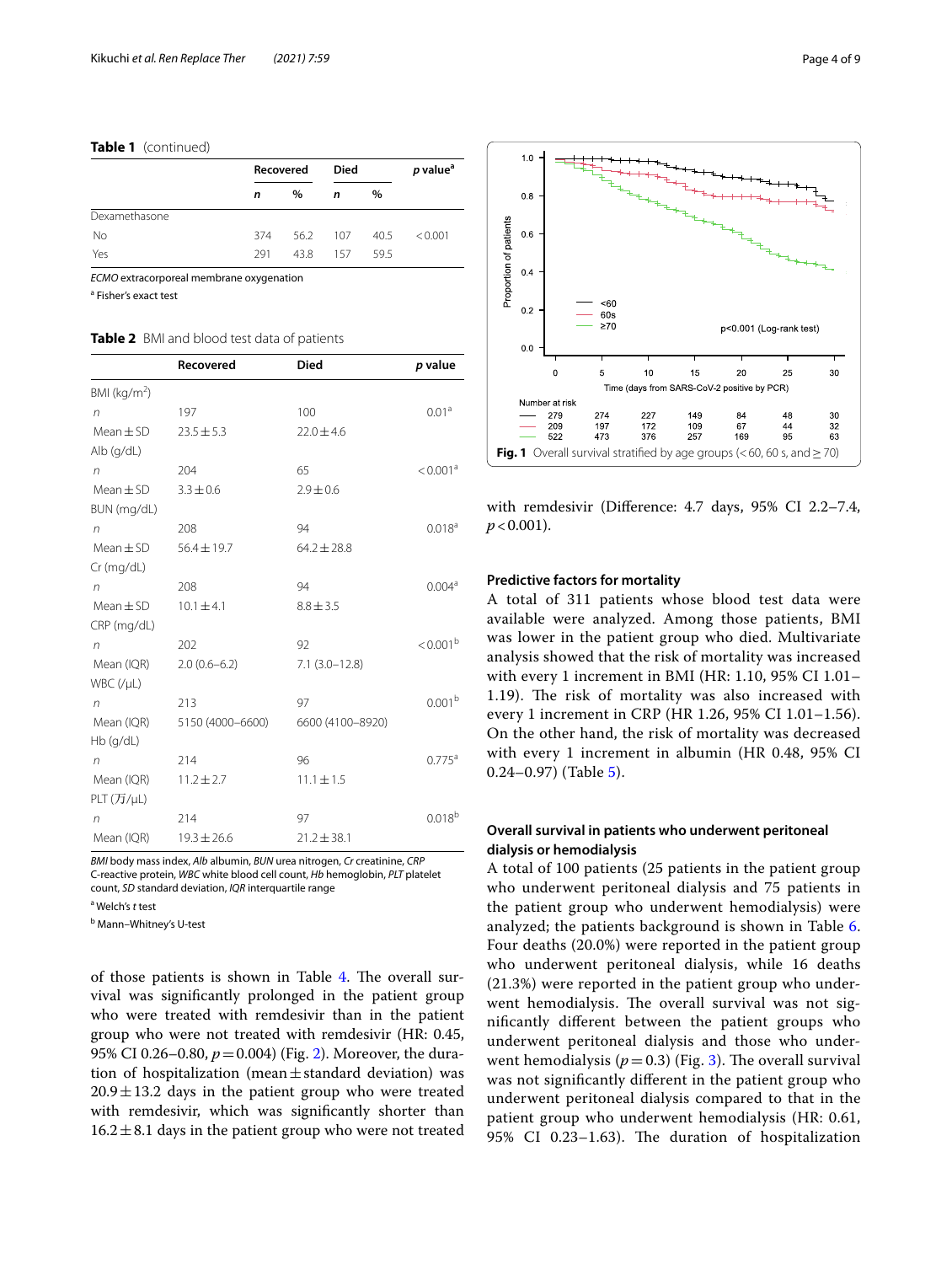|                                                         | <b>Hazard ratio</b> |                    | 95% confidence interval of hazard ratio |         |  |
|---------------------------------------------------------|---------------------|--------------------|-----------------------------------------|---------|--|
|                                                         |                     | <b>Lower limit</b> | <b>Upper limit</b>                      |         |  |
| Age (reference: < 60)                                   |                     |                    |                                         |         |  |
| 60s                                                     | 1.58                | 0.90               | 2.77                                    | 0.109   |  |
| $\geq 70$                                               | 4.92                | 3.10               | 7.80                                    | < 0.001 |  |
| Gender (reference: male)                                | 0.82                | 0.60               | 1.11                                    | 0.202   |  |
| Primary disease (reference: chronic glomerulonephritis) |                     |                    |                                         |         |  |
| Diabetes mellitus                                       | 1.16                | 0.46               | 2.95                                    | 0.751   |  |
| Nephrosclerosis                                         | 0.94                | 0.55               | 1.61                                    | 0.829   |  |
| Others                                                  | 1.56                | 0.91               | 2.68                                    | 0.106   |  |
| Duration of dialysis (reference: < 1 year)              |                     |                    |                                         |         |  |
| 1 to $<$ 5 years                                        | 2.07                | 1.21               | 3.53                                    | 0.008   |  |
| $5$ to $<$ 10 years                                     | 2.00                | 1.16               | 3.45                                    | 0.013   |  |
| 10 to $<$ 15 years                                      | 2.69                | 1.49               | 4.85                                    | 0.001   |  |
| $\geq$ 15 years                                         | 2.68                | 1.48               | 4.88                                    | 0.001   |  |
| Complication                                            |                     |                    |                                         |         |  |
| Diabetes mellitus                                       | 1.12                | 0.45               | 2.77                                    | 0.813   |  |
| Hypertension                                            | 0.87                | 0.65               | 1.16                                    | 0.337   |  |
| Cardiovascular disease                                  | 1.25                | 0.94               | 1.68                                    | 0.130   |  |
| Chronic respiratory disease                             | 0.87                | 0.55               | 1.38                                    | 0.561   |  |
| Peripheral arterial disease                             | 1.49                | 1.05               | 2.10                                    | 0.025   |  |
| Malignancy                                              | 0.91                | 0.62               | 1.33                                    | 0.626   |  |
| Oxygenation (reference: no oxygenation)                 |                     |                    |                                         |         |  |
| Oxygen supplementation                                  | 3.44                | 2.06               | 5.73                                    | < 0.001 |  |
| Ventilator or ECMO                                      | 6.72                | 3.86               | 11.69                                   | < 0.001 |  |
| Remdesivir (reference: without remdesivir)              | 0.60                | 0.37               | 0.98                                    | 0.041   |  |
| Dexamethasone (Reference: without dexa-<br>methasone)   | 1.36                | 1.01               | 1.83                                    | 0.040   |  |

#### <span id="page-4-0"></span>**Table 3** Multivariate analysis on predictive factors for mortality

Multivariate analysis was performed, with incidence of COVID-19 in facilities (less than 5 or more than 5), age (<60, 60 s, > 70), gender, primary disease (chronic glomerulonephritis, diabetes mellitus, nephrosclerosis, or others), duration of dialysis (<1 year, 1 to <5 years, 5 to <10 years, 10 to <15 years, or ≥15 years), complications (diabetes mellitus, hypertension, cardiovascular disease, peripheral arterial disease, or malignancy), oxygenation (with or without oxygen supplementation, ventilator, or ECMO), treatment for COVID-19 (with or without remdesivir or dexamethasone) as independent variables *ECMO* extracorporeal membrane oxygenation

(mean  $\pm$  standard deviation) was  $18.1 \pm 9.9$  days in the patient group who underwent peritoneal dialysis compared to  $18.0 \pm 10.0$  days in the patient group who underwent hemodialysis; there was no signifcant difference between the groups ( $p=0.96$ ).

## **Discussion**

Our study showed that the mortality rate among dialysis patients in Japan was high at 30.8%, which was 20 times higher than the mortality rate of 1.5% in the general population for the same period, June 16, 2021 [[5\]](#page-8-4). The mortality rate of dialysis patients by age group was 10.4% for those under 60, 21.5% for those in their 60 s, and 45.4% for those over 70, while the mortality rate in the general population was 0.07% for those under 60, 1.3% for those in their 60 s, and 9.1% for those over

70, indicating a very high mortality rate for dialysis patients in all age groups [[5\]](#page-8-4). However, Japan is not the only country with a high mortality rate among dialysis patients, and the data were similar to those in the USA and results of meta-analysis  $[6, 7]$  $[6, 7]$  $[6, 7]$  $[6, 7]$ . The factors associated with increased risk of mortality were identifed as aged over 70, having a long duration of dialysis, need of oxygenation, high CRP in laboratory data at diagnosis, high BMI, and complication of peripheral arterial disease. In a report on dialysis patients in the USA, complication of peripheral arterial disease was identified as an important risk factor  $[6]$  $[6]$ . In addition, hypercoagulation and vascular damage have been reported to be involved in the pathogenesis of COVID-19 [[8](#page-8-7)], and thrombosis and elevated infammatory response with CRP have been reported to be associated with worsening of symptoms  $[9-11]$  $[9-11]$  $[9-11]$  $[9-11]$  $[9-11]$ . Dialysis patients with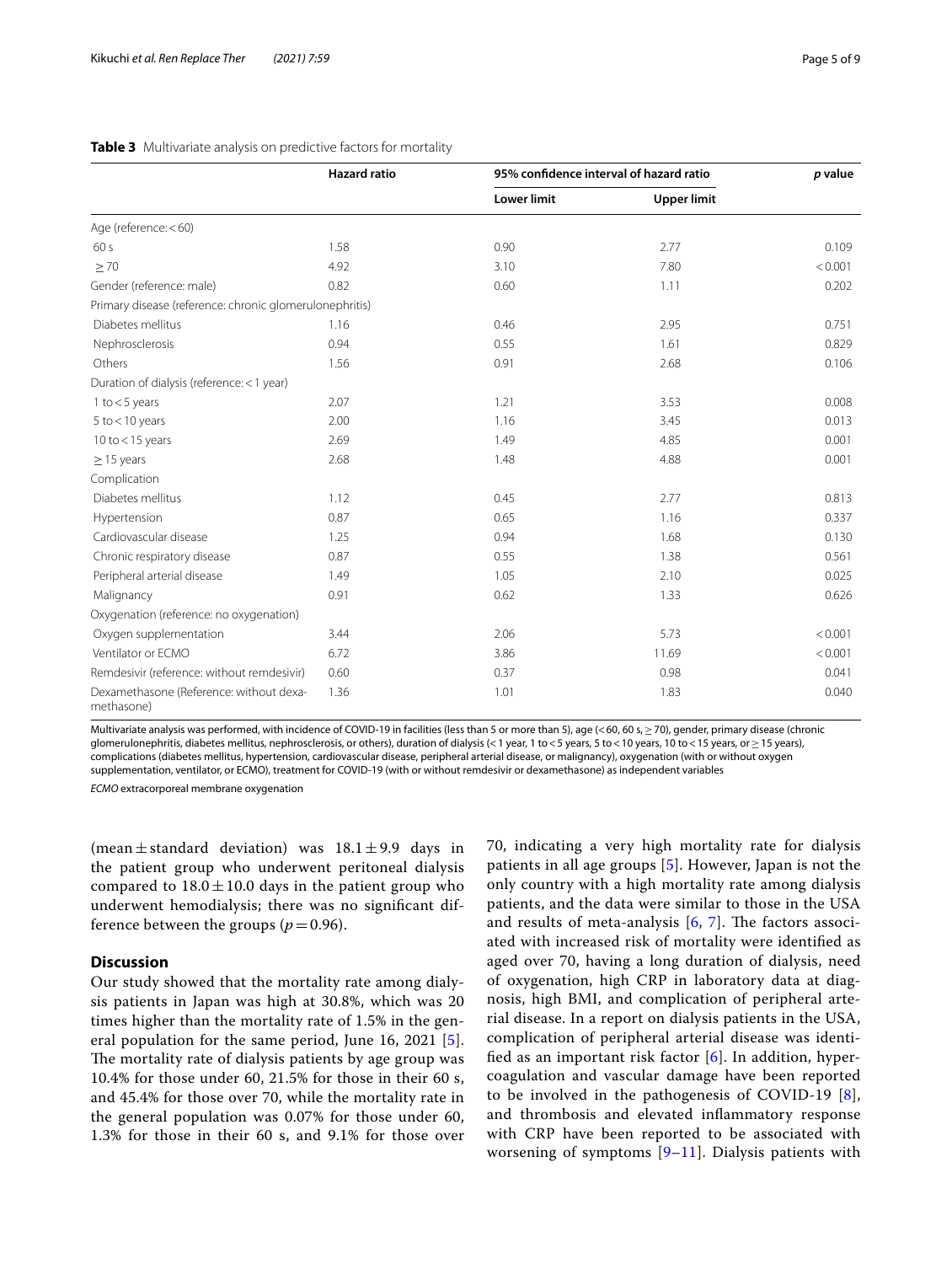|                             | Without<br>remdesivir |      | With<br>remdesivir |      | p value <sup>a</sup> |
|-----------------------------|-----------------------|------|--------------------|------|----------------------|
|                             | n                     | %    | n                  | %    |                      |
| Age                         |                       |      |                    |      |                      |
| < 60                        | 90                    | 30.6 | 30                 | 30.6 | 1.000                |
| 60 s                        | 51                    | 17.3 | 17                 | 17.3 |                      |
| $\geq 70$                   | 153                   | 52.0 | 51                 | 52.0 |                      |
| Gender                      |                       |      |                    |      |                      |
| Male                        | 210                   | 71.7 | 67                 | 68.4 | 0.524                |
| Female                      | 83                    | 28.3 | 31                 | 31.6 |                      |
| Primary disease             |                       |      |                    |      |                      |
| Chronic glomerulonephritis  | 40                    | 15.1 | 20                 | 22.5 | 0.372                |
| Diabetes mellitus           | 149                   | 56.2 | 43                 | 48.3 |                      |
| Nephrosclerosis             | 39                    | 14.7 | 12                 | 13.5 |                      |
| Others                      | 37                    | 14.0 | 14                 | 15.7 |                      |
| Duration of dialysis        |                       |      |                    |      |                      |
| $<$ 1 year                  | 37                    | 12.9 | 14                 | 14.4 | 0.754                |
| 1 to $<$ 5 years            | 100                   | 34.8 | 31                 | 32.0 |                      |
| $5$ to $<$ 10 years         | 72                    | 25.1 | 30                 | 30.9 |                      |
| 10 to $<$ 15 years          | 42                    | 14.6 | 13                 | 13.4 |                      |
| $\geq$ 15 years             | 36                    | 12.5 | 9                  | 9.3  |                      |
| Complication                |                       |      |                    |      |                      |
| Hypertension                |                       |      |                    |      |                      |
| <b>No</b>                   | 156                   | 55.1 | 42                 | 42.9 | 0.046                |
| Yes                         | 127                   | 44.9 | 56                 | 57.1 |                      |
| Diabetes mellitus           |                       |      |                    |      |                      |
| No                          | 124                   | 43.5 | 46                 | 46.9 | 0.558                |
| Yes                         | 161                   | 56.5 | 52                 | 53.1 |                      |
| Cardiovascular disease      |                       |      |                    |      |                      |
| No                          | 156                   | 56.5 | 49                 | 51.6 | 0.406                |
| Yes                         | 120                   | 43.5 | 46                 | 48.4 |                      |
| Chronic respiratory disease |                       |      |                    |      |                      |
| No                          | 249                   | 89.6 | 83                 | 87.4 | 0.571                |
| Yes                         | 29                    | 10.4 | 12                 | 12.6 |                      |
| Peripheral arterial disease |                       |      |                    |      |                      |
| No                          | 230                   | 84.9 | 75                 | 78.9 | 0.201                |
| Yes                         | 41                    | 15.1 | 20                 | 21.1 |                      |
| Malignancy                  |                       |      |                    |      |                      |
| No                          | 234                   | 84.2 | 83                 | 87.4 | 0.509                |
| Yes                         | 44                    | 15.8 | 12                 | 12.6 |                      |
| Number of complication      |                       |      |                    |      |                      |
| 0                           | 38                    | 13.1 | 10                 | 10.2 | 0.778                |
| 1                           | 84                    | 29.1 | 29                 | 29.6 |                      |
| $\geq$ 2                    | 167                   | 57.8 | 59                 | 60.2 |                      |
| Oxygenation                 |                       |      |                    |      |                      |
| No                          | 69                    | 23.5 | 23                 | 23.5 | 1.000                |
| Yes                         | 159                   | 54.1 | 53                 | 54.1 |                      |
| Ventilator or ECMO          | 66                    | 22.4 | 22                 | 22.4 |                      |

<span id="page-5-0"></span>**Table 4** Background of patients stratifed by administration of remdesivir (with or without remdesivir) after matching

*ECMO* extracorporeal membrane oxygenation

<sup>a</sup> Fisher's exact test



<span id="page-5-1"></span>peripheral arterial disease often have concomitant systemic vascular disease and small artery disease, which might lead to increase the risk of mortality.

The results showed that the risk of mortality decreased as the albumin level increased. Since nutrition is an important factor related to immunity, and increase in CRP and complication of peripheral arterial disease are risk factors of mortality, malnutrition, infammation, and atherosclerosis syndrome (MIA syndrome) known to occur in dialysis patients [[12,](#page-8-10) [13\]](#page-8-11) might lead to risk of increasing the severity of COVID-19 and mortality.

The mortality rate of patients with peritoneal dialysis was 16.0% (4/25 patients), which is lower than 25%  $(2/8 \text{ patients})$  in China  $[14]$  $[14]$  and  $18.2\%$   $(2/11 \text{ patients})$ in the USA  $[15]$  $[15]$ ; however, caution is needed to interpret these data due to small sample size. In Japan, the mortality risk was compatible among patients who underwent peritoneal dialysis and matched those who underwent hemodialysis, which might be because all dialysis patients diagnosed with COVID-19 were treated with hospitalization.

As for the prevalence rate of COVID-19, since the number of dialysis patients in Japan in 2020 and 2021 has not been reported yet, the calculation using the data as of December 31, 2019 [[16\]](#page-8-14) shows a lower prevalence rate of 0.25% (25/9746) in peritoneal dialysis compared to 0.57% (1.948/344,640) in all dialysis patients. However, statistical analysis cannot be performed since the total number of dialysis patients at the time of COVID-19 occurrence (denominator) is unknown. The prevalence of a study of 810 patients with peritoneal dialysis in Wuhan, China, was reported to be 2.44/1000 person-months [[14\]](#page-8-12), which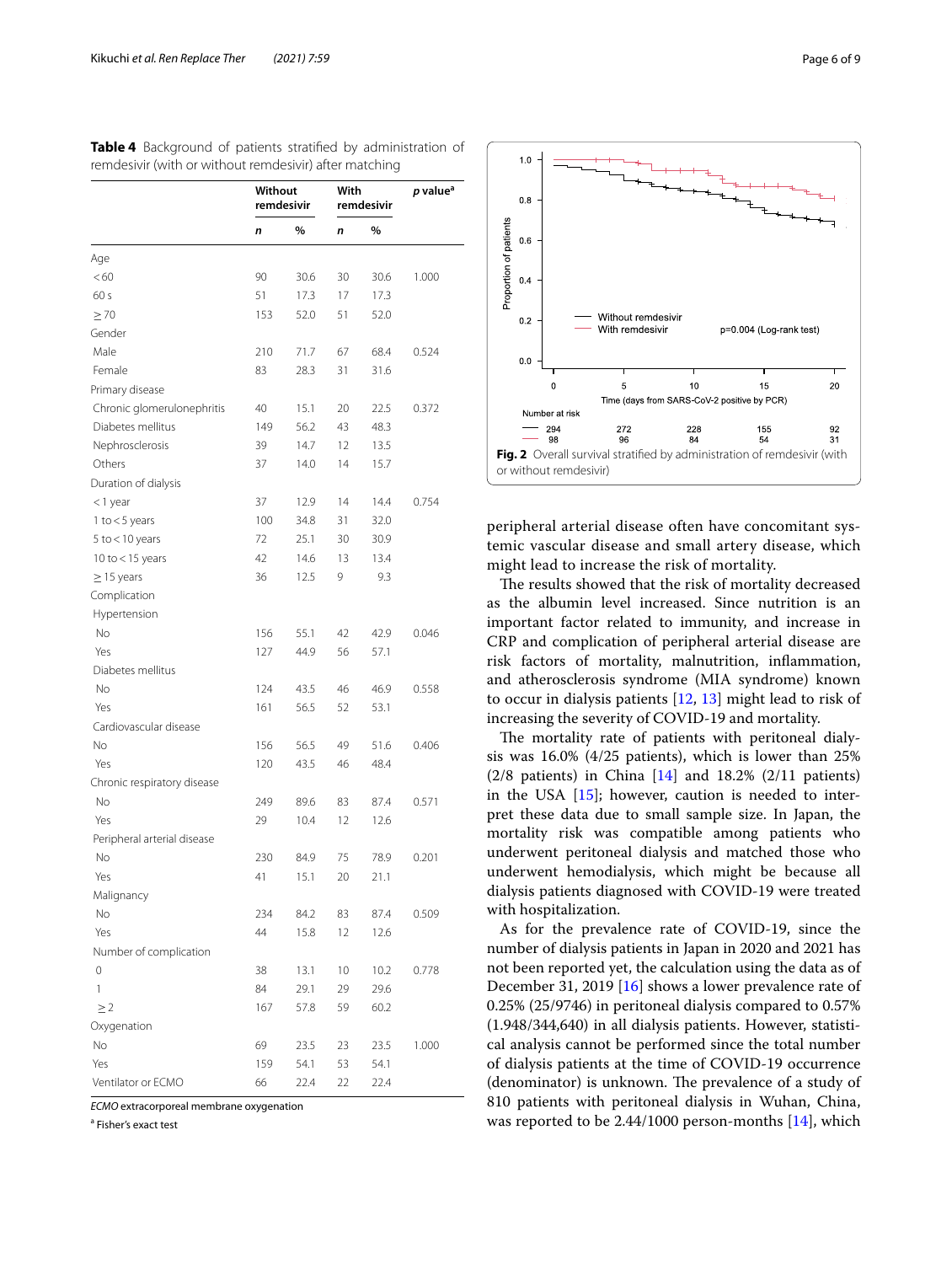<span id="page-6-0"></span>

|  | Table 5 Multivariate analysis on predictive factors for mortality |  |  |  |  |  |
|--|-------------------------------------------------------------------|--|--|--|--|--|
|--|-------------------------------------------------------------------|--|--|--|--|--|

|                                                         | <b>Hazard ratio</b> | 95% confidence interval<br>of hazard ratio | p value     |       |
|---------------------------------------------------------|---------------------|--------------------------------------------|-------------|-------|
|                                                         |                     | <b>Lower limit</b>                         | Upper limit |       |
| Age (reference: <60)                                    |                     |                                            |             |       |
| 60s                                                     | 2.73                | 0.96                                       | 7.79        | 0.061 |
| $\geq 70$                                               | 6.03                | 1.98                                       | 18.42       | 0.002 |
| Gender (reference:<br>male)                             | 0.60                | 0.29                                       | 1.26        | 0.177 |
| Primary disease (reference: chronic glomerulonephritis) |                     |                                            |             |       |
| Diabetes mellitus                                       | 1.08                | 0.46                                       | 2.54        | 0.866 |
| Nephrosclerosis                                         | 1.76                | 0.60                                       | 5.12        | 0.302 |
| Others                                                  | 1.87                | 0.60                                       | 5.85        | 0.280 |
| Duration of dialysis (reference: < 1 year)              |                     |                                            |             |       |
| 1 to $<$ 5 years                                        | 8.99                | 1.06                                       | 76.15       | 0.044 |
| $5$ to $<$ 10 years                                     | 9.65                | 1.16                                       | 80.44       | 0.036 |
| 10 to $<$ 15 years                                      | 21.91               | 2.15                                       | 223.26      | 0.009 |
| $\geq$ 15 years                                         | 22.76               | 2.50                                       | 207.23      | 0.006 |
| Data                                                    |                     |                                            |             |       |
| <b>BMI</b>                                              | 1.10                | 1.01                                       | 1.19        | 0.021 |
| Alb                                                     | 0.48                | 0.24                                       | 0.97        | 0.040 |
| <b>BUN</b>                                              | 1.02                | 1.00                                       | 1.04        | 0.039 |
| Cr                                                      | 0.91                | 0.79                                       | 1.04        | 0.166 |
| CRP (log)                                               | 1.26                | 1.01                                       | 1.56        | 0.041 |
| WBC (log)                                               | 1.54                | 0.87                                       | 2.73        | 0.137 |
| Hb                                                      | 1.06                | 0.87                                       | 1.30        | 0.565 |
| PLT (log)                                               | 1.09                | 0.66                                       | 1.82        | 0.730 |

Multivariate analysis was performed, with age (<60, 60 s, or  $\geq$  70), gender, primary disease (chronic glomerulonephritis, diabetes mellitus, nephrosclerosis, others), duration of dialysis (<1 year, 1 to<5 years, 5 to<10 years, 10 to<15 years, or≥15 years), BMI, albumin, blood urea nitrogen, creatinine, CRP, white blood cell count, hemoglobin, and platelet count as independent variables

All data show hazard ratio for every 1 increase in value

*BMI* body mass index, *Alb* albumin, *BUN* blood urea nitrogen, *Cr* creatinine, *CRP* C-reactive protein, *WBC* white blood cell count, *Hb* hemoglobin, *PLT* platelet count

is similar to that in patients with peritoneal dialysis in Japan.

Although the United States Food and Drug Administration (FDA) does not recommend remdesivir for patients with  $\mathrm{eGFR}$  < 30 mL/min/1.73 m<sup>2</sup>, the safety and tolerability of remdesivir were investigated in 48 dialysis patients with COVID-19 by Aiswarya et al.  $[17]$  $[17]$ . The results showed that the duration of hospitalization was shortened by an average of 5.5 days in the patients who received remdesivir within 48 h of hospitalization compared to those who did not receive remdesivir within 48 h of hospitalization ( $p=0.001$ ), and the safety of remdesivir was also confrmed. Our study results with the propensity score matching demonstrated that duration of hospitalization was shortened by 4.7 days in the

<span id="page-6-1"></span>

|                             | Hemodialysis |      | Peritoneal<br>dialysis |       | p value <sup>a</sup> |
|-----------------------------|--------------|------|------------------------|-------|----------------------|
|                             | n            | %    | n                      | %     |                      |
| Age                         |              |      |                        |       |                      |
| < 60                        | 36           | 48.0 | 12                     | 48.0  | 1.000                |
| 60 s                        | 21           | 28.0 | 7                      | 28.0  |                      |
| $\geq 70$                   | 18           | 24.0 | 6                      | 24.0  |                      |
| Gender                      |              |      |                        |       |                      |
| Male                        | 55           | 73.3 | 20                     | 80.0  | 0.601                |
| Female                      | 20           | 26.7 | 5                      | 20.0  |                      |
| Primary disease             |              |      |                        |       |                      |
| Chronic glomerulonephritis  | 15           | 21.1 | 8                      | 36.4  | 0.507                |
| Diabetes mellitus           | 36           | 50.7 | 8                      | 36.4  |                      |
| Nephrosclerosis             | 6            | 8.5  | $\overline{2}$         | 9.1   |                      |
| Others                      | 14           | 19.7 | 4                      | 18.2  |                      |
| Duration of dialysis        |              |      |                        |       |                      |
| $<$ 1 year                  | 10           | 13.7 | 6                      | 24.0  | 0.032                |
| 1 to $<$ 5 years            | 24           | 32.9 | 14                     | 56.0  |                      |
| $5$ to $<$ 10 years         | 22           | 30.1 | 5                      | 20.0  |                      |
| 10 to $<$ 15 years          | 9            | 12.3 | 0                      | 0.0   |                      |
| $\geq$ 15 years             | 8            | 11.0 | 0                      | 0.0   |                      |
| Complication                |              |      |                        |       |                      |
| Hypertension                |              |      |                        |       |                      |
| N <sub>o</sub>              | 41           | 54.7 | 12                     | 50.0  | 0.815                |
| Yes                         | 34           | 45.3 | 12                     | 50.0  |                      |
| Diabetes mellitus           |              |      |                        |       |                      |
| No                          | 36           | 48.0 | 16                     | 66.7  | 0.159                |
| Yes                         | 39           | 52.0 | 8                      | 33.3  |                      |
| Cardiovascular disease      |              |      |                        |       |                      |
| No                          | 51           | 69.9 | 21                     | 87.5  | 0.110                |
| Yes                         | 22           | 30.1 | 3                      | 12.5  |                      |
| Chronic respiratory disease |              |      |                        |       |                      |
| No                          | 67           | 91.8 | 24                     | 100.0 | 0.331                |
| Yes                         | 6            | 8.2  | 0                      | 0.0   |                      |
| Peripheral arterial disease |              |      |                        |       |                      |
| No                          | 64           | 87.7 | 23                     | 95.8  | 0.443                |
| Yes                         | 9            | 12.3 | 1                      | 4.2   |                      |
| Malignancy                  |              |      |                        |       |                      |
| No                          | 65           | 90.3 | 23                     | 95.8  | 0.675                |
| Yes                         | 7            | 9.7  | 1                      | 4.2   |                      |
| Number of complications     |              |      |                        |       |                      |
| 0                           | 12           | 16.0 | 6                      | 25.0  | 0.164                |
| 1                           | 25           | 33.3 | 11                     | 45.8  |                      |
| $\geq$ 2                    | 38           | 50.7 | 7                      | 29.2  |                      |
| Oxygenation                 |              |      |                        |       |                      |
| No                          | 12           | 16.0 | $\overline{4}$         | 16.0  | 1.000                |
| Yes                         | 54           | 72.0 | 18                     | 72.0  |                      |
| Ventilator or ECMO          | 9            | 12.0 | 3                      | 12.0  |                      |
| Remdesivir                  |              |      |                        |       |                      |
| No                          | 63           | 87.5 | 23                     | 95.8  | 0.443                |
| Yes                         | 9            | 12.5 | 1                      | 4.2   |                      |
|                             |              |      |                        |       |                      |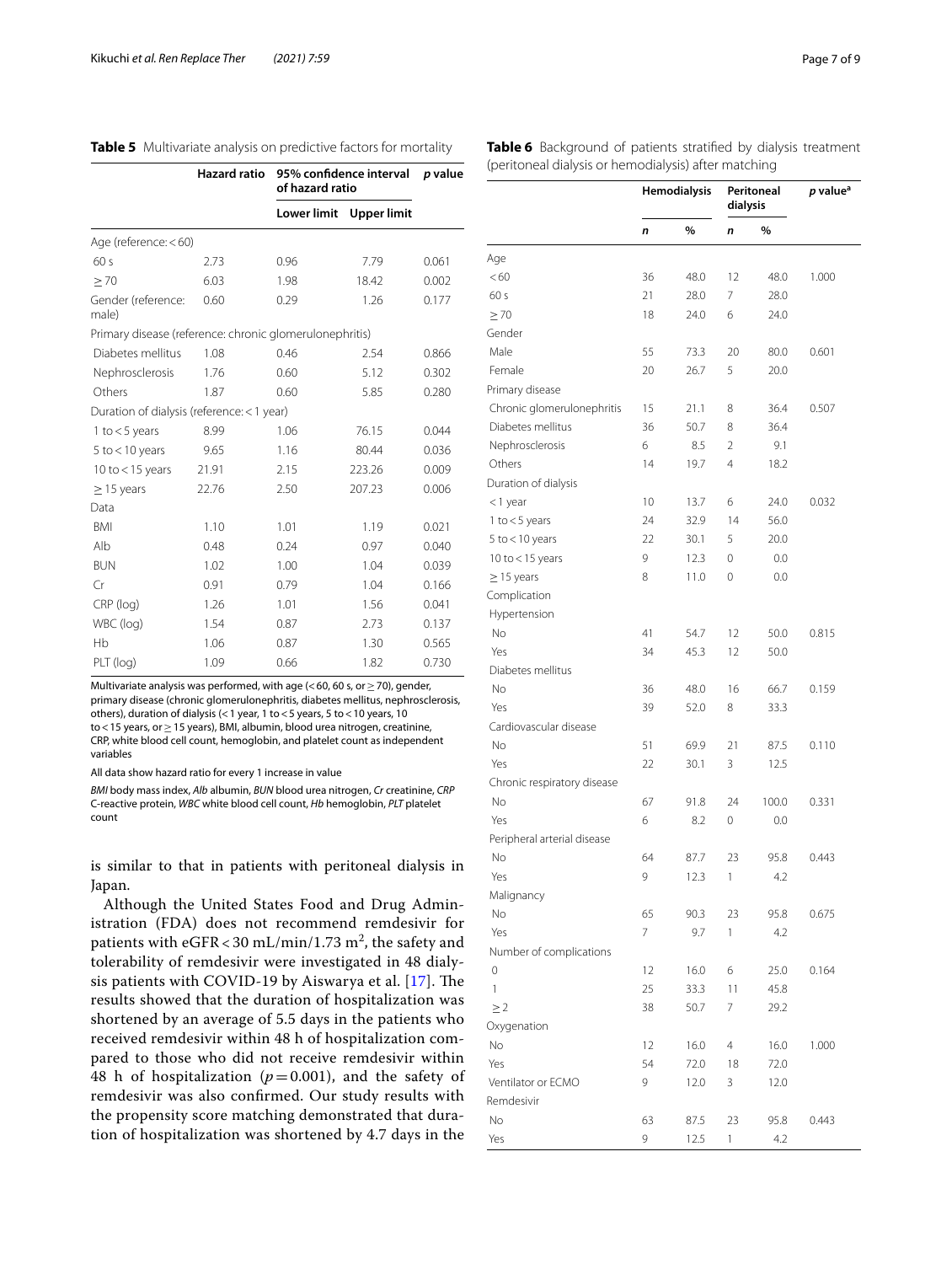#### **Table 6** (continued)

|               | <b>Hemodialysis</b> |      | Peritoneal<br>dialysis |      | p value <sup>a</sup> |
|---------------|---------------------|------|------------------------|------|----------------------|
|               | n                   | $\%$ | n                      | $\%$ |                      |
| Dexamethasone |                     |      |                        |      |                      |
| No            | 27                  | 37.5 | $-11$                  | 45.8 | 0.481                |
| Yes           | 45                  | 62.5 | 13                     | 54.2 |                      |

<sup>a</sup> Fisher's exact test



<span id="page-7-0"></span>patients who received remdesivir compared to those who did not  $(p<0.001)$ . Moreover, the overall survival was signifcantly prolonged in the patients who received remdesivir compared to that in patients who did not receive remdesivir [HR: 0.45 (95% CI 0.26– 0.80)]. Remdesivir was confrmed to be an efective treatment option for dialysis patients in Japan.

In the case of COVID-19, the severity of the disease in dialysis patients is high and the risk of mortality is also high. Thus, it is important to take infection control measures to prevent the infection of SARS-CoV-2, and the COVID-19 Task Force Committee has been promoting awareness of infection control measures [[18](#page-8-16)]. In addition, prevention of infection, onset of disease, and prevention of severe symptoms through vaccination are important. According to the surveillance of the COVID-19 Task Force Committee, the prevalence ratio of dialysis patients to the general population has decreased since 1 month after the vaccination in the elderly population aged over 65 years was started in Japan. In the third wave, December 2020 and January 2021, there were 235,800 new cases were reported in the general population, while 720 new cases were reported in dialysis patients; the prevalence rate was

1 per 328 in the general population. However, in the fourth wave, May and June 2021, there were 225,006 new cases were reported in the general population and 330 new cases were reported in dialysis patients; the prevalence rate was 1 per 682 in the general population. This is thought to be due to the fact that the majority of dialysis patients had vaccination early since the proportion of population of dialysis patients aged over 65 years is twice as large as population of the general population aged over 65 years [[18](#page-8-16)].

#### **Conclusion**

In conclusion, dialysis patients have a high severity of illness and a high risk of mortality in cases of COVID-19. Therefore, awareness and implementation of infection control measures are important. Treatment with remdesivir might be efective in shortening the duration of hospitalization and reducing the risk of mortality.

#### **Abbreviations**

BMI: Body mass index; COVID-19: New coronavirus disease; CRP: C-reactive protein; ECMO: Extracorporeal membrane oxygenation; SARS-CoV-2: Severe acute respiratory syndrome coronavirus 2.

#### **Acknowledgements**

We thank the staff members in the dialysis facilities that participated in this study.

#### **Authors' contributions**

All authors planned the study. KK analyzed and interpreted the data. KK mainly wrote the manuscript. KK and TY mainly coordinated within JADP. MR and HN mainly coordinated within JSDT. MN mainly coordinated within JSN. All authors contributed to this survey. All authors read and approved the fnal manuscript.

#### **Funding**

None.

#### **Availability of data and materials**

None.

#### **Declarations**

#### **Ethics approval and consent to participate**

This study was approved by the Ethics Committee of the Japanese Society for Dialysis Therapy (authorization number: 1–8), and all procedures adhered to the Declaration of Helsinki.

# **Consent for publication**

Not applicable.

#### **Competing interests**

None.

#### **Author details**

<sup>1</sup> Division of Nephrology, Shimoochiai Clinic, 2-1-6 Shimoochiai, Shinjuku-ku, Tokyo 161-0033, Japan. <sup>2</sup> Division of Nephrology and Endocrinology, The University of Tokyo Graduate School of Medicine, Tokyo, Japan.<sup>3</sup> Department of Nephrology, Tokyo Saiseikai Central Hospital, Tokyo, Japan. <sup>4</sup>Kidney Center, Shirasagi Hospital, Osaka, Japan. <sup>5</sup>Nagoya Memorial Hospital, Nagoya, Japan.<br><sup>6</sup>Denartment of Blood Purification, Tokyo Women's Medical University Tokyo Department of Blood Purifcation, Tokyo Women's Medical University, Tokyo, Japan.<sup>7</sup> Department of Nephrology, Faculty of Medicine,, Toho University, Tokyo, Japan. <sup>8</sup> Department of Nephrology, Tokyo Medical University, Tokyo,